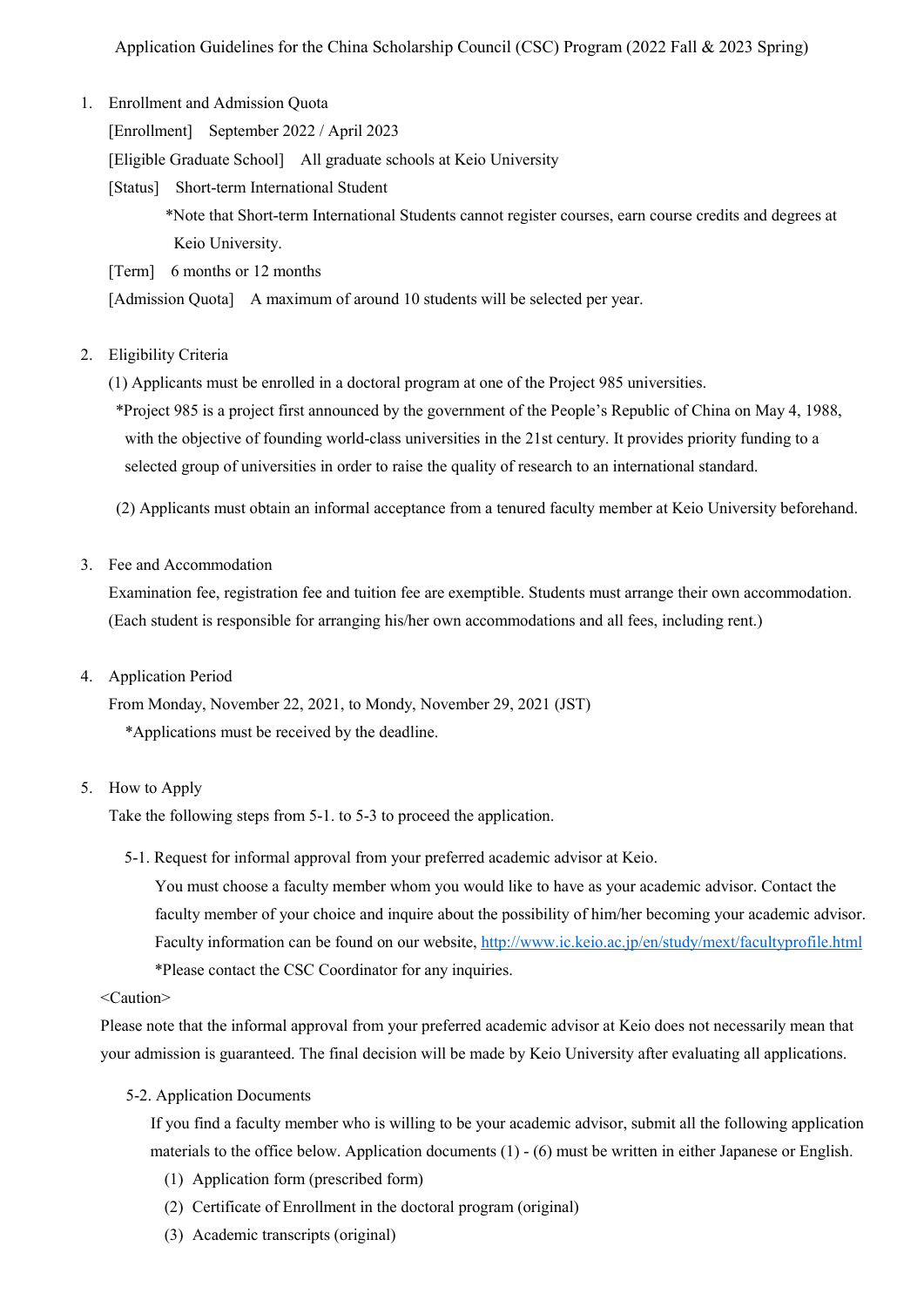\*All courses taken in both the undergraduate and master's programs must be included in the academic transcript.

(4) Certificate of graduation (original)

\*Certificates from both the undergraduate and master's programs must be submitted.

- (5) Research Plan (prescribed form)
- (6) Recommendation letters (free format)

 \*One letter must be prepared by your current academic advisor at your institution. If any, you may submit the second letter written by a recommender of your choice.

(7) Copy of passport

\*Headshot photo page only.

 \*If you do not have a passport, you are required to submit a copy of an official photo ID (front and reverse side) and you must apply for a passport immediately.

5-3. Submission of Application Documents

Application documents must be sent in PDF format by e-mail and then sent to the address below by post.

CSC Coordinator International Exchange Services Group, Office of Student Services, Keio University 2-15-45 Mita, Minato-ku, Tokyo 108-8345 Japan Phone: +81-3-5427-1608 E-mail: ic-csc@adst.keio.ac.jp

- (1) We do not issue receipts upon receiving application documents.
- (2) We do not accept documents submitted directly to the office.
- (3) Indicate on the envelope that the application documents are enclosed.
- (4) When sending by post, be sure to use courier service which provides tracking service such as EMS, FedEx, DHL, etc.
- 6. Selection Method and Announcement of Result

Each Graduate School at Keio University will make the first decision of acceptance by screening application documents and then issue a Letter of Acceptance to the successful applicants after late January 2022. After these successful applicants pass the screening conducted by CSC and submit the Scholarship certificate issued by CSC to Keio University, they will be finally permitted admission to Keio University.

<Note>

- (1) Either informal acceptance from your preferred professor or Letter of Acceptance does not guarantee the admission.
- (2) If the applicant fails to pass the screening conducted by CSC, Letter of Acceptance from Keio University will be cancelled.
- (3) Should the information provided in the application documents be factually incorrect or any other improprieties be discovered, the applicant will be deemed in eligible for the enrollment.
- (4) Once the applicants are notified the result of the screening by CSC, they are required to inform CSC Coordinator of its result by e-mail.